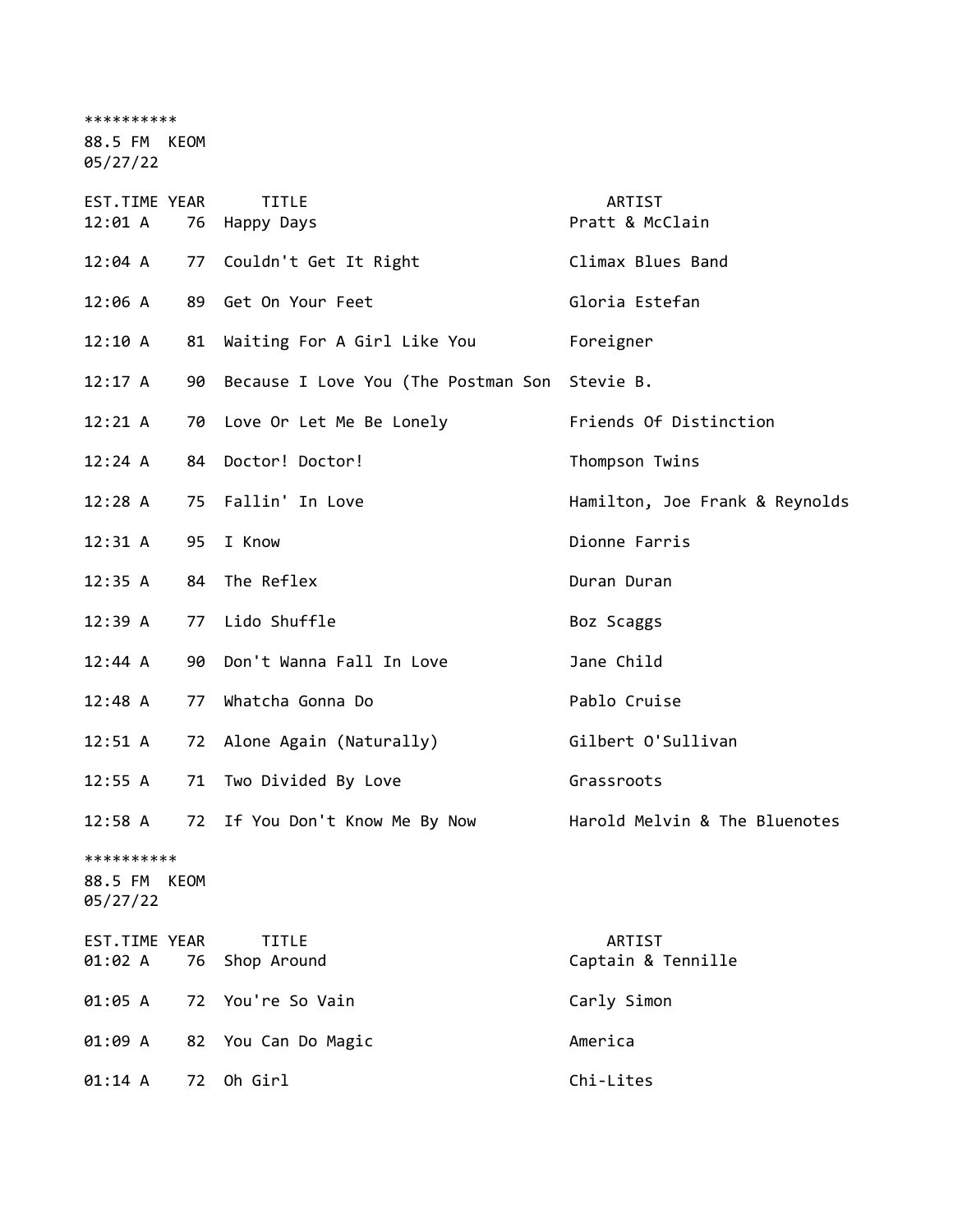| 01:18 A                                |    | 74 Let Me Be There                  | Olivia Newton-John               |
|----------------------------------------|----|-------------------------------------|----------------------------------|
| $01:21 \; A$                           |    | Kiss Him Goodbye                    | Nylons                           |
| 01:24 A                                |    | 90 Groove Is In The House           | Deee-Lite                        |
| 01:27 A                                |    | 79 Heart Of Glass                   | Blondie                          |
| 01:31 A                                |    | 74 Everlasting Love                 | Carl Carlton                     |
| 01:33 A                                |    | 87 I Knew You Were Waiting For Me   | Aretha Franklin & George Michael |
| 01:37 A                                |    | 78 Heartless                        | Heart                            |
| 01:43 A                                |    | 95 You Are Not Alone                | Michael Jackson                  |
| 01:48 A                                |    | 70 I Just Can't Help Believing      | B.J. Thomas                      |
| 01:51 A                                |    | 76 Dream Weaver                     | Gary Wright                      |
| 01:54 A                                |    | 78 Lotta Love                       | Nicolette Larson                 |
| 01:56 A                                |    | I Saw Him Standing There            | Tiffany                          |
| **********<br>88.5 FM KEOM<br>05/27/22 |    |                                     |                                  |
| EST.TIME YEAR<br>02:01 A               |    | <b>TITLE</b><br>Theme From S.W.A.T. | ARTIST<br>Rhythm Heritage        |
| 02:04 A                                |    | 78 Love Is In The Air               | John Paul Young                  |
| 02:08 A                                |    | 74 Rock Your Baby                   | George McCrae                    |
| 02:11 A                                | 80 | Never Knew Love Like This Before    | Stephanie Mills                  |
| 02:15 A                                | 79 | The Main Event                      | Barbra Streisand                 |
| 02:20 A                                | 78 | Somewhere In The Night              | Barry Manilow                    |
| 02:24 A                                |    | That's Love                         | Jim Capaldi                      |
| 02:27 A                                | 91 | Blowing Kisses In The Wind          | Paula Abdul                      |

02:31 A 72 Precious And Few Climax

02:34 A 76 Love So Right Bee Gees

02:37 A 89 Eternal Flame Bangles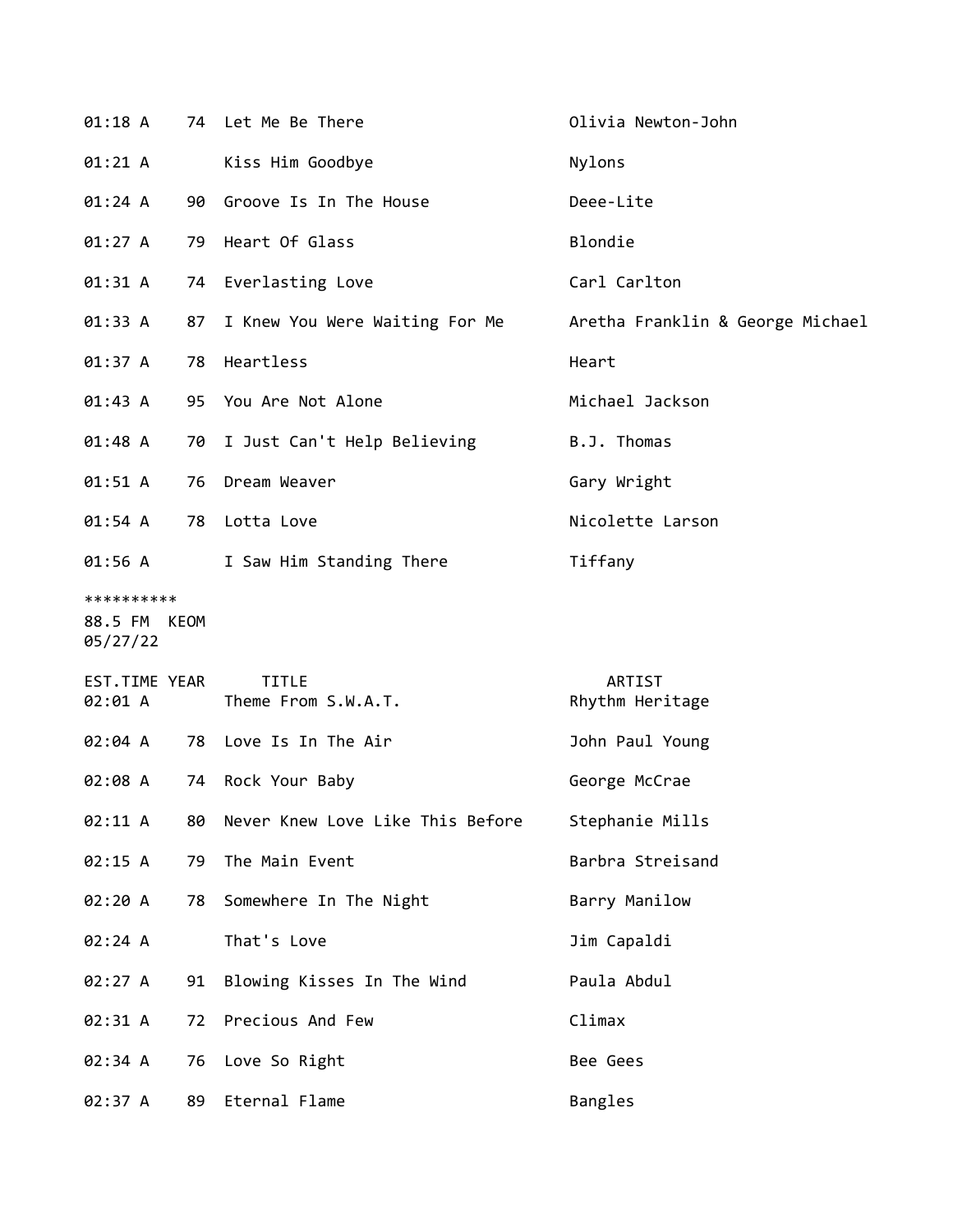| 02:41 A                                |    | 76   Got To Get You Into My Life                  | Beatles                        |
|----------------------------------------|----|---------------------------------------------------|--------------------------------|
| 02:44 A                                |    | Because Of You                                    | 98 Degrees                     |
| 02:48 A                                | 77 | Handy Man                                         | James Taylor                   |
| 02:51 A                                |    | 72 Let's Stay Together                            | Al Green                       |
| 02:55 A                                |    | 76 Get Closer                                     | Seals & Crofts                 |
| 02:59 A                                |    | 70 Ain't No Mountain High Enough (Shor Diana Ross |                                |
| **********<br>88.5 FM KEOM<br>05/27/22 |    |                                                   |                                |
| EST.TIME YEAR<br>03:03 A               | 71 | <b>TITLE</b><br>Proud Mary                        | ARTIST<br>Ike & Tina Turner    |
| 03:06 A                                |    | 72 Everybody Plays The Fool                       | Main Ingredient                |
| 03:09 A                                | 84 | Lucky Star                                        | Madonna                        |
| 03:14 A                                | 78 | If I Can't Have You                               | Yvonne Elliman                 |
| 03:17 A                                | 79 | Don't Bring Me Down                               | Electric Light Orchestra       |
| 03:21 A                                | 81 | Our Lips Are Sealed                               | $Go-Go's$                      |
| 03:24 A                                | 90 | I Wanna Be Rich                                   | Calloway                       |
| 03:28 A                                | 77 | Don't Stop                                        | Fleetwood Mac                  |
| 03:31 A                                | 74 | Rikki Don't Lose That Number                      | Steely Dan                     |
| 03:36 A                                |    | This Is The Time                                  | Billy Joel                     |
| 03:40 A                                |    | King Tut                                          | Steve Martin                   |
| 03:44 A                                | 92 | I'll Be There                                     | Mariah Carey                   |
| 03:48 A                                | 71 | Don't Pull Your Love                              | Hamilton, Joe Frank & Reynolds |
| 03:50 A                                |    | MacArthur Park                                    | Donna Summer                   |
| 03:54 A                                | 71 | Me And You And A Dog Named Boo                    | Lobo                           |
| 03:58 A                                | 70 | Thank You                                         | Sly & The Family Stone         |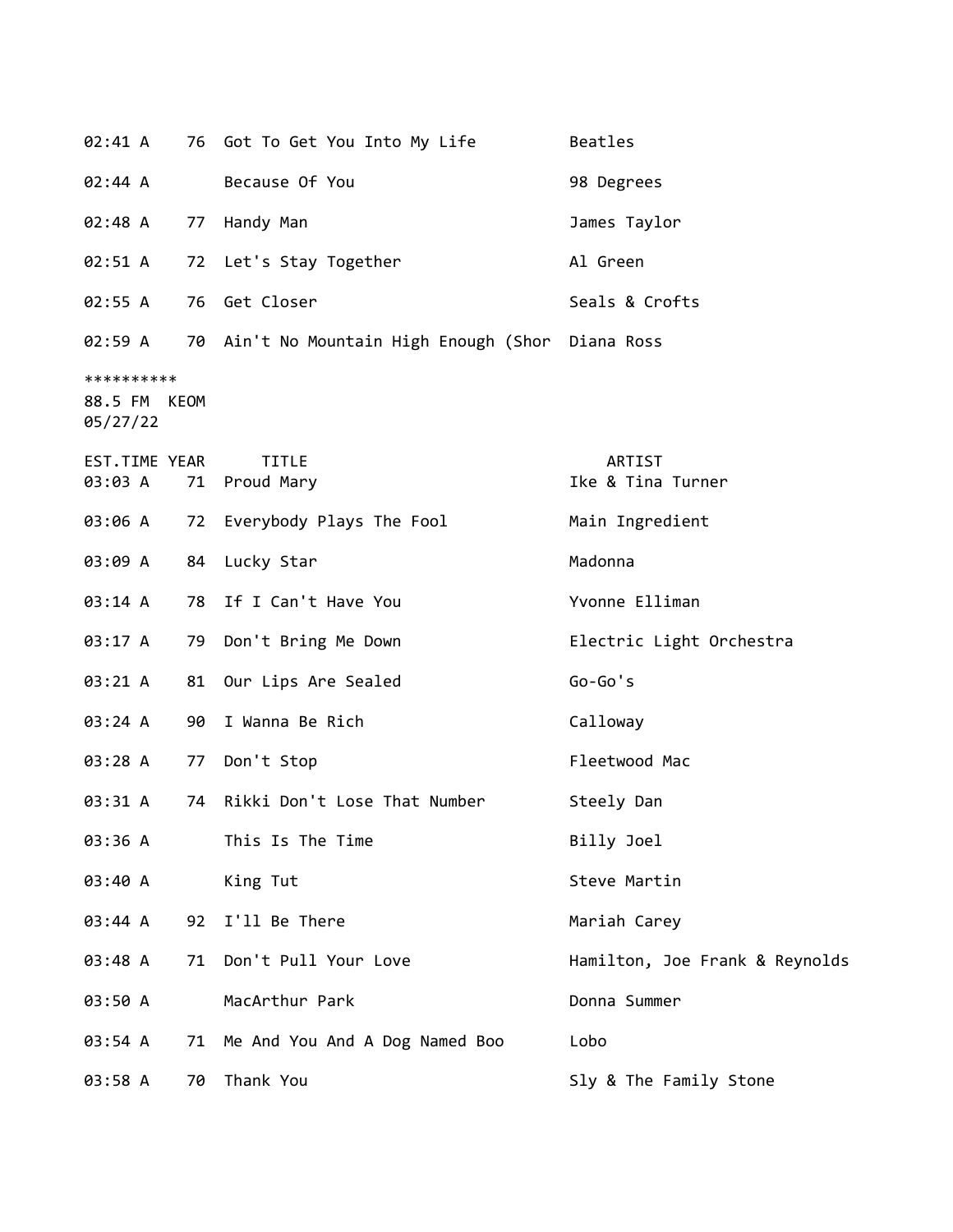\*\*\*\*\*\*\*\*\*\*

88.5 FM KEOM

05/27/22

| EST.TIME YEAR<br>04:03 A               |    | <b>TITLE</b><br>72 Bang A Gong (Get It On) | ARTIST<br>T. Rex         |
|----------------------------------------|----|--------------------------------------------|--------------------------|
| 04:07 A                                |    | 76 Let Your Love Flow                      | Bellamy Brothers         |
| 04:10 A                                | 86 | Word Up                                    | Cameo                    |
| 04:16 A                                | 78 | Three Times A Lady                         | Commodores               |
| 04:19 A                                | 70 | No Matter What                             | Badfinger                |
| 04:22 A                                |    | Be Still My Beating Heart                  | Sting                    |
| 04:27 A                                |    | For You I Will                             | Monica                   |
| 04:31 A                                |    | 74 Lucy In The Sky With Diamonds           | Elton John               |
| 04:37 A                                | 70 | Sweet Mary                                 | Wadsworth Mansion        |
| 04:40 A                                |    | Somebody's Watching Me                     | Rockwell                 |
| 04:46 A                                | 93 | Ordinary World                             | Duran Duran              |
| 04:50 A                                | 71 | Never Been To Spain                        | Three Dog Night          |
| 04:54 A                                | 78 | Kiss You All Over                          | Exile                    |
| 04:58 A                                |    | 72 Rockin' Robin                           | Michael Jackson          |
| **********<br>88.5 FM KEOM<br>05/27/22 |    |                                            |                          |
| <b>EST.TIME YEAR</b><br>05:01 A        | 75 | <b>TITLE</b><br>Low Rider                  | ARTIST<br>War            |
| 05:04 A                                |    | 71 Ain't No Sunshine                       | Bill Withers             |
| 05:06 A                                | 82 | The Other Guy                              | Little River Band        |
| 05:08 A                                | 81 | For Your Eyes Only                         | Sheena Easton            |
| 05:13 A                                | 98 | Kiss Me                                    | Sixpence None The Richer |

05:16 A 74 Call On Me Chicago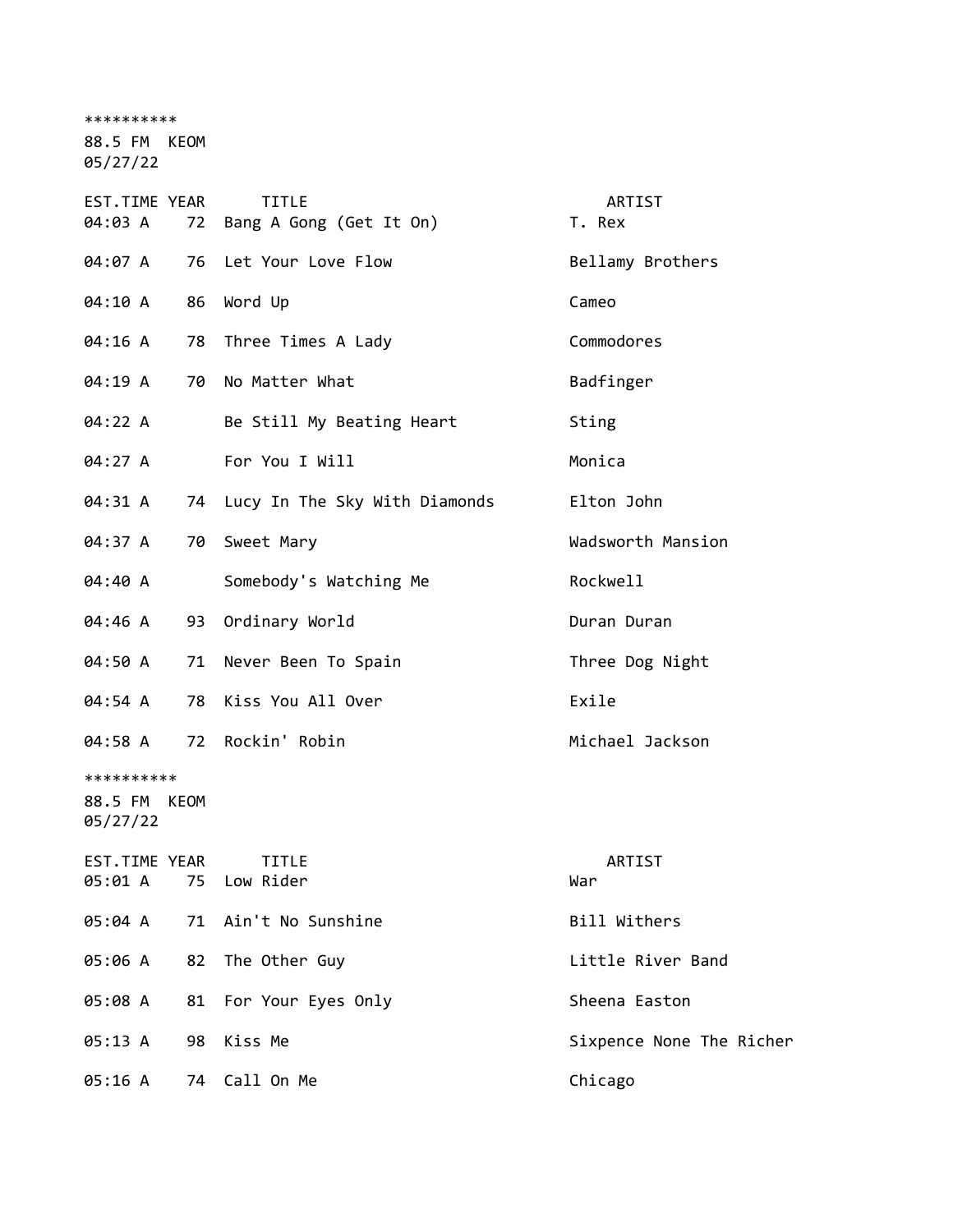| 05:20 A                                |    | All The Love In The World                                            | Outfield, The                |
|----------------------------------------|----|----------------------------------------------------------------------|------------------------------|
| 05:24 A                                |    | 75 It's A Miracle                                                    | Barry Manilow                |
| 05:27 A                                |    | The One I Love                                                       | R.E.M.                       |
| 05:31 A                                | 73 | Delta Dawn                                                           | Helen Reddy                  |
| 05:34 A                                |    | Lullaby                                                              | Shawn Mullins                |
| 05:37 A                                |    | Deja Vu                                                              | Dionne Warwick               |
| 05:41 A                                |    | Don't Ever Be Lonely (A Poor Little Cornelius Brothers & Sister Rose |                              |
| 05:45 A                                |    | 95 Kiss From A Rose                                                  | Seal                         |
| 05:49 A                                |    | 76 Year Of The Cat                                                   | Al Stewart                   |
| 05:53 A                                |    | 72 Me And Mrs. Jones                                                 | Billy Paul                   |
| 05:59 A                                |    | Tie A Yellow Ribbon Round The Ole O Tony Orlando & Dawn              |                              |
| **********<br>88.5 FM KEOM<br>05/27/22 |    |                                                                      |                              |
|                                        |    |                                                                      |                              |
| EST.TIME YEAR<br>06:02 A               | 72 | <b>TITLE</b><br>Sweet Seasons                                        | ARTIST<br>Carole King        |
| 06:06 A                                |    | 77 Don't Give Up On Us                                               | David Soul                   |
| 06:09 A                                | 87 | Heart And Soul                                                       | T'pau                        |
| 06:15 A                                |    | 76 Love Is Alive                                                     | Gary Wright                  |
| 06:18 A                                |    | 79 You Decorated My Life                                             | Kenny Rogers                 |
| 06:22 A                                | 86 | I'll Be Alright Without You                                          | Journey                      |
| 06:26 A                                |    | 71 An Old Fashioned Love Song                                        | Three Dog Night              |
| 06:31 A                                |    | 73 Yesterday Once More                                               | Carpenters                   |
| 06:35 A                                | 78 | Whenever I Call You Friend                                           | Kenny Loggins & Stevie Nicks |
| 06:39 A                                |    | 85 Part-Time Lover                                                   | Stevie Wonder                |
| 06:45 A                                | 97 | 3 AM                                                                 | Matchbox Twenty              |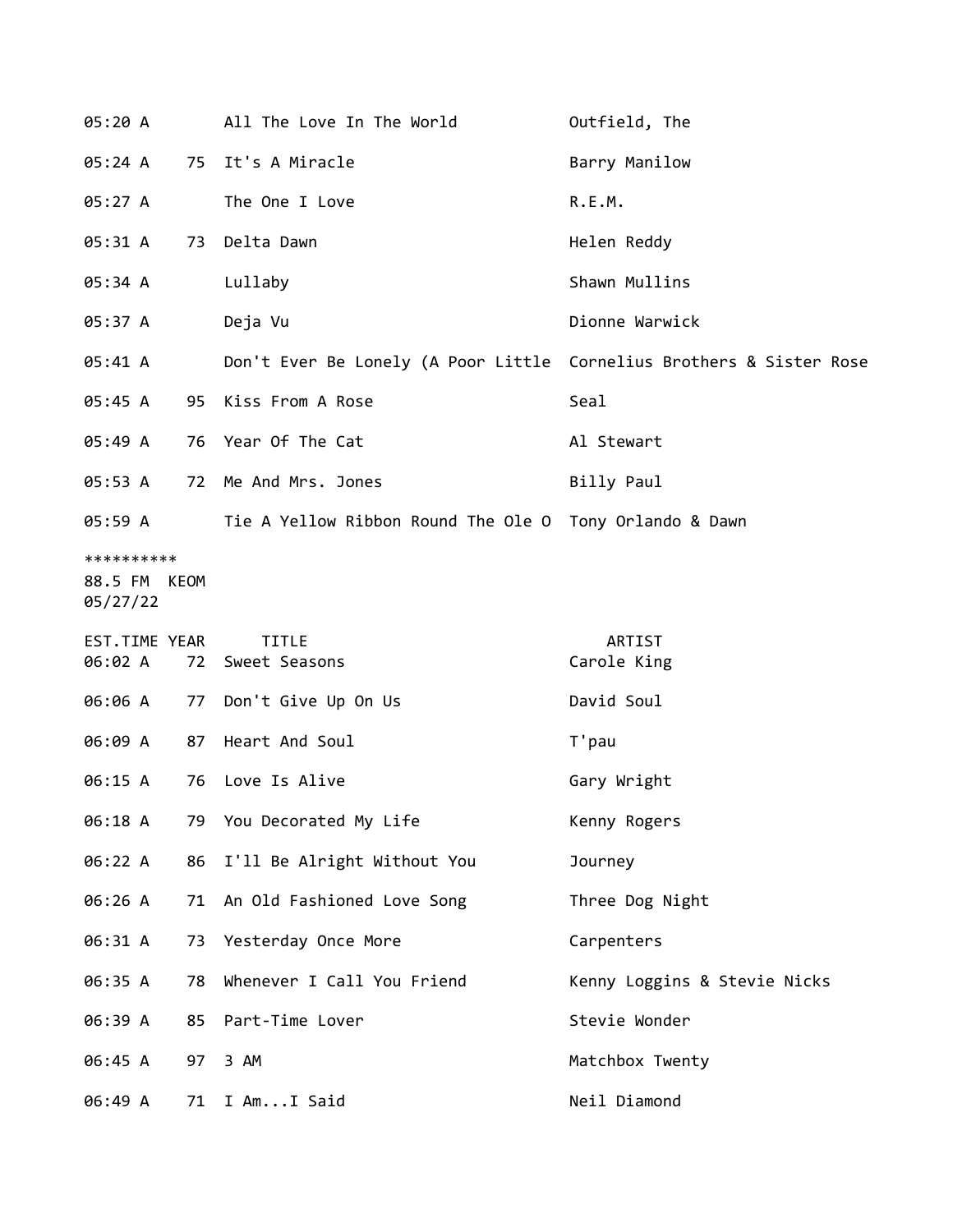06:52 A 75 Lovin' You Minnie Riperton 06:55 A American Pie Don McLean \*\*\*\*\*\*\*\*\*\* 88.5 FM KEOM 05/27/22 EST.TIME YEAR TITLE ARTIST 07:03 A 70 Who'll Stop The Rain The Creedence Clearwater Revival 07:05 A 79 Stumblin' In Suzi Quatro & Chris Norman 07:09 A 89 How Am I Supposed To Live Without Y Michael Bolton 07:18 A Take Me Home, Country Roads John Denver 07:21 A Angel Angel Sarah McLachlan 07:25 A 77 Peg Steely Dan 07:32 A 75 Love Will Keep Us Together Captain & Tennille 07:35 A 79 Heaven Knows Donna Summer 07:40 A 87 Seasons Change **Expose**' 07:46 A 72 Puppy Love Donny Osmond 07:49 A 84 Leave A Tender Moment Alone Billy Joel 07:52 A 75 When Will I Be Loved Linda Ronstadt 07:59 A Roam B-52s \*\*\*\*\*\*\*\*\*\* 88.5 FM KEOM 05/27/22 EST.TIME YEAR TITLE ARTIST 08:03 A 73 Right Place, Wrong Time Dr. John 08:08 A 75 How Long 2008 10 Ace 08:11 A 80 More Love **Kim Carnes** Kim Carnes 08:18 A 87 Nothings Gonna Stop Us Now Starship 08:22 A You Mean The World To Me Toni Braxton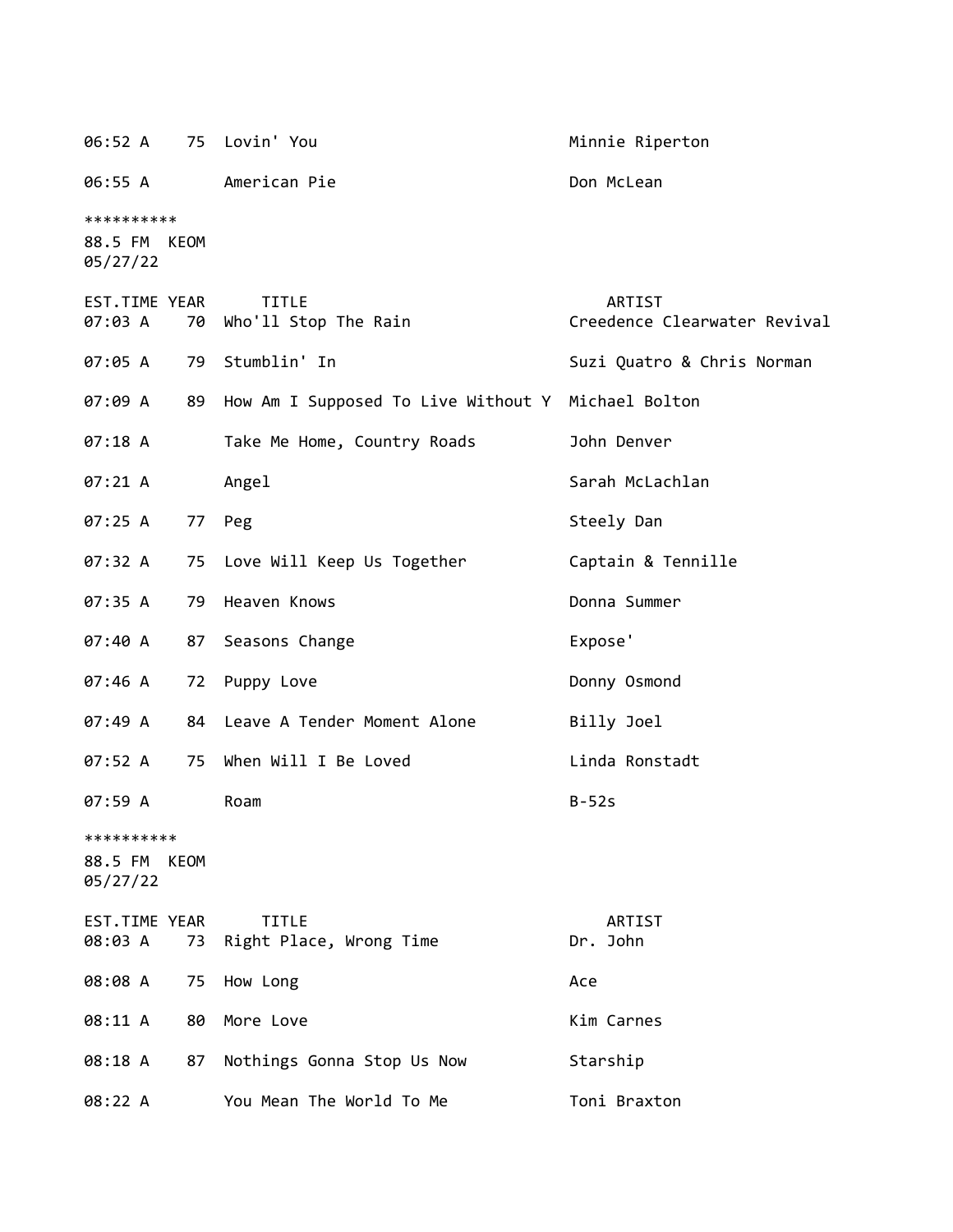| 08:27 A                                |    | 74 Lonely People                                        | America               |
|----------------------------------------|----|---------------------------------------------------------|-----------------------|
| 08:31 A                                |    | 79 Don't Stop 'Til You Get Enough                       | Michael Jackson       |
| 08:35 A                                |    | 77 It's So Easy                                         | Linda Ronstadt        |
| 08:40 A                                |    | Your Love                                               | Outfield, The         |
| 08:43 A                                |    | Telefone (Long Distance Love Affair Sheena Easton       |                       |
|                                        |    | 08:49 A 76 Lost Without Your Love                       | <b>Bread</b>          |
|                                        |    | 08:52 A Disco Duck                                      | Rick Dees             |
| **********<br>88.5 FM KEOM<br>05/27/22 |    |                                                         |                       |
| EST.TIME YEAR                          |    | <b>TITLE</b><br>09:00 A 74 Tell Me Something Good       | ARTIST<br>Rufus       |
|                                        |    | 09:03 A 77 Smoke From A Distant Fire                    | Sanford-Townsend Band |
| 09:07 A                                |    | 76 Love Hangover                                        | Diana Ross            |
| 09:10 A                                |    | Ballerina Girl                                          | Lionel Richie         |
| 09:16 A                                |    | I'm Still In Love With You                              | Al Green              |
| 09:19 A                                |    | 70 Ma Belle Amie                                        | Tee Set               |
| 09:23 A                                |    | 85 Life In One Day                                      | Howard Jones          |
| 09:26 A                                |    | 98 Ray Of Light                                         | Madonna               |
| 09:31 A                                | 75 | He Don't Love You (Like I Love You) Tony Orlando & Dawn |                       |
| 09:34 A                                | 78 | What You Won't Do For Love                              | Bobby Caldwell        |
| 09:38 A                                | 80 | Lost In Love                                            | Air Supply            |
| 09:41 A                                | 71 | Uncle Albert/Admiral Halsey                             | Paul McCartney        |
| 09:48 A                                | 96 | Lovefool                                                | Cardigans             |
| 09:51 A                                | 77 | Go Your Own Way                                         | Fleetwood Mac         |
| 09:55 A                                |    | 72 I'll Take You There                                  | Staple Singers        |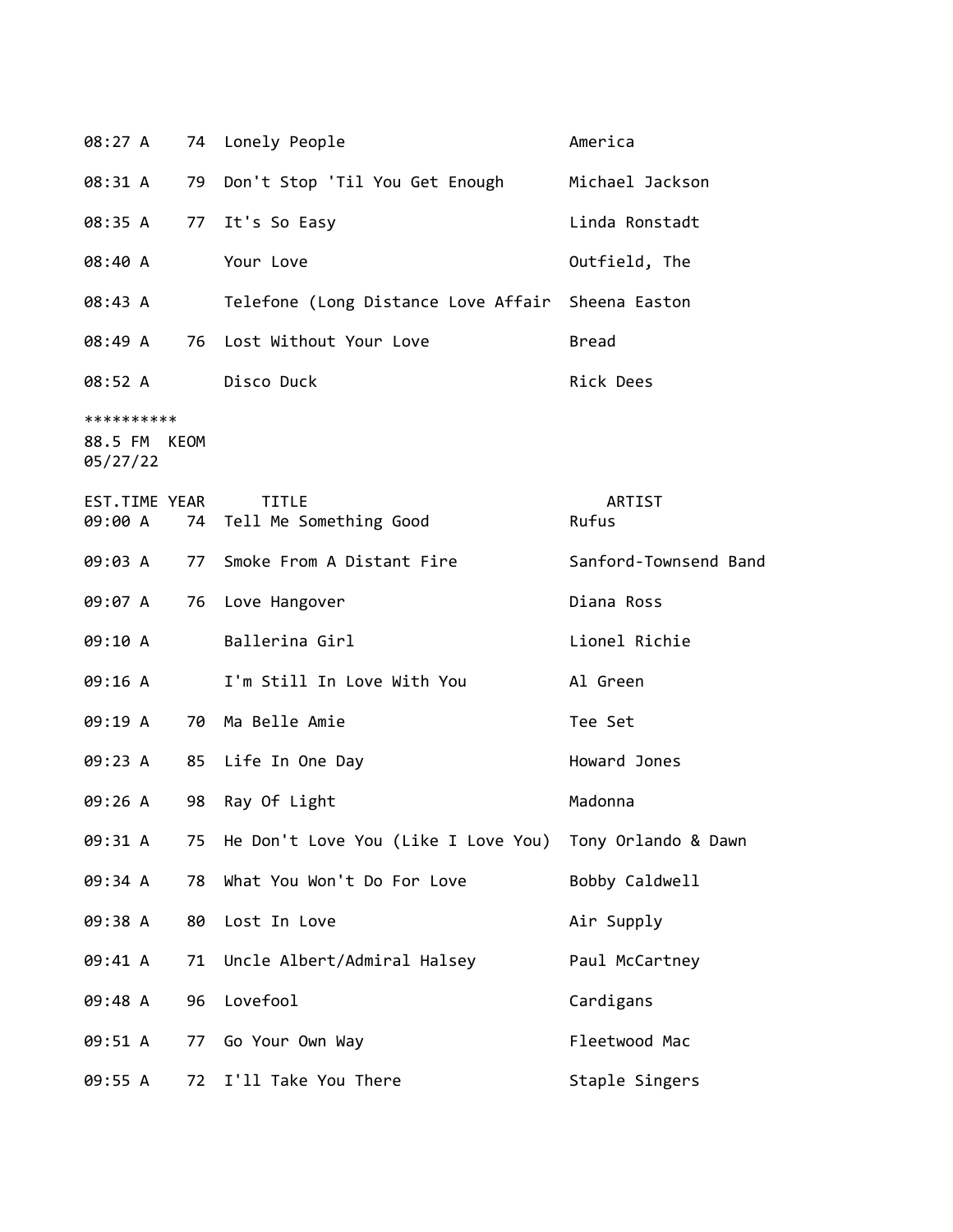| 09:59 A                                |    | 74 Rock Me Gently                                  | Andy Kim                         |
|----------------------------------------|----|----------------------------------------------------|----------------------------------|
| **********                             |    |                                                    |                                  |
| 88.5 FM KEOM<br>05/27/22               |    |                                                    |                                  |
| EST.TIME YEAR<br>10:02 A               | 71 | <b>TITLE</b><br>Day After Day                      | ARTIST<br>Badfinger              |
| 10:05 A                                | 78 | Too Much, Too Little, Too Late                     | Johnny Mathis & Deneice Williams |
| 10:08 A                                | 81 | I Love You                                         | Climax Blues Band                |
| 10:12 A                                | 86 | Someday                                            | Glass Tiger                      |
| 10:17 A                                | 90 | Love Takes Time                                    | Mariah Carey                     |
| 10:21 A                                | 74 | Back Home Again                                    | John Denver                      |
| 10:26 A                                | 83 | Give It Up                                         | KC & The Sunshine Band           |
| 10:30 A                                | 74 | Black Water                                        | Doobie Brothers                  |
| 10:34 A                                |    | When I Look Into Your Eyes                         | Firehouse                        |
| 10:38 A                                | 87 | Don't Dream It's Over                              | Crowded House                    |
| 10:42 A                                |    | 76 Save It For A Rainy Day                         | Stephen Bishop                   |
| 10:47 A                                | 91 | Fading Like A Flower (Every Time Yo                | Roxette                          |
| 10:51 A                                | 72 | Hold Your Head Up                                  | Argent                           |
| 10:54 A                                | 71 | One Bad Apple                                      | Osmonds                          |
| 10:58A                                 |    | 74 You're The First, The Last, My Ever Barry White |                                  |
| **********<br>88.5 FM KEOM<br>05/27/22 |    |                                                    |                                  |
| EST.TIME YEAR<br>11:01 A               | 74 | <b>TITLE</b><br>Jazzman                            | ARTIST<br>Carole King            |
| 11:05 A                                | 79 | Sad Eyes                                           | Robert John                      |
| $11:08$ A                              |    | Don't Answer Me                                    | Alan Parsons Project             |
| 11:12 A                                |    | 88 Electric Blue                                   | Icehouse                         |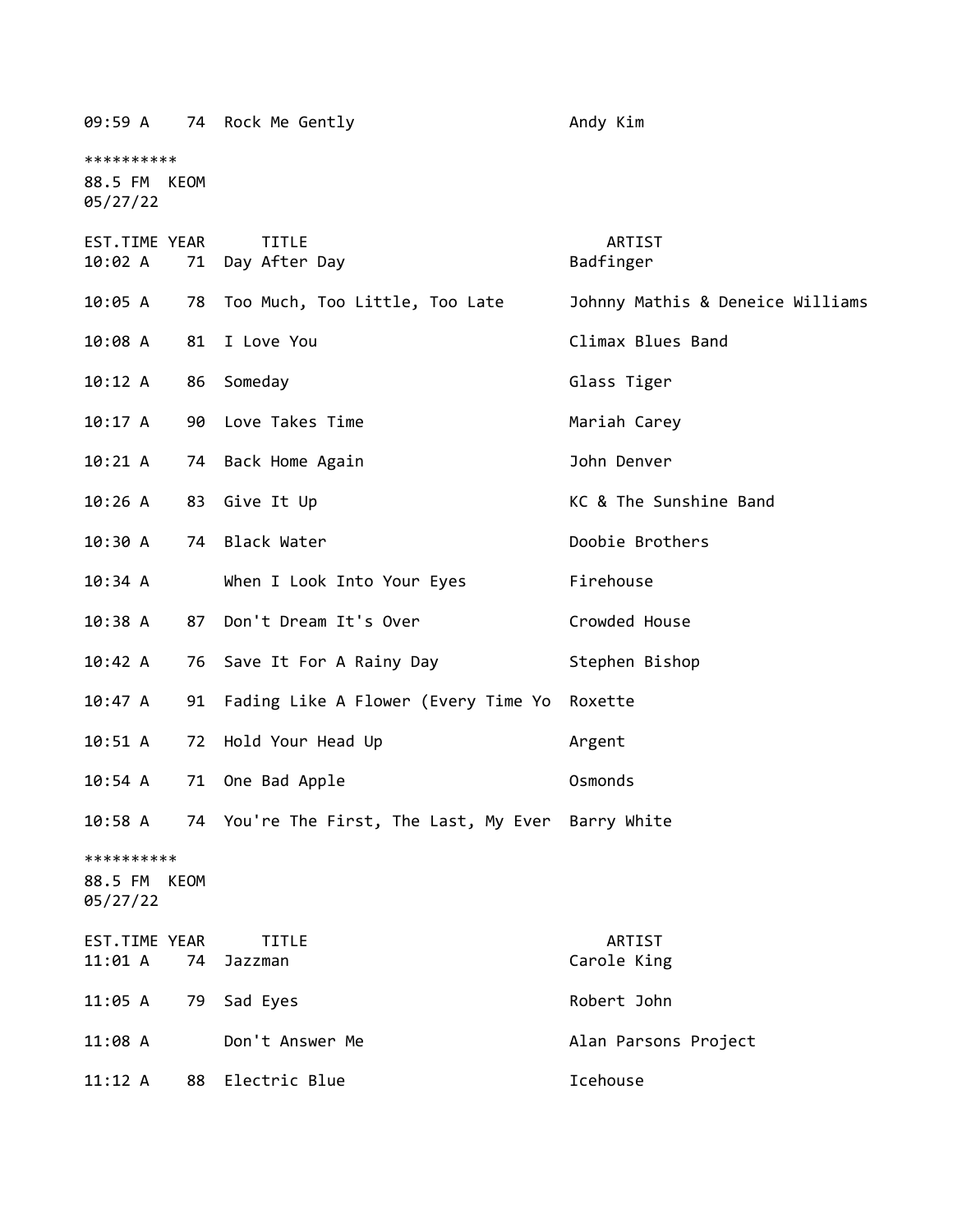| 11:18A                                 |    | 92 I Will Always Love You                        | Whitney Houston                                  |
|----------------------------------------|----|--------------------------------------------------|--------------------------------------------------|
| 11:23 A                                | 70 | Montego Bay                                      | Bobby Bloom                                      |
| 11:26 A                                |    | You Don't Want Me Anymore                        | Steel Breeze                                     |
| 11:30 A                                |    | 71 Me And Bobby McGee                            | Janis Joplin                                     |
| $11:34$ A                              |    | She's Playing Hard To Get                        | Hi-Five                                          |
| 11:38A                                 | 85 | Take On Me                                       | a-ha                                             |
| 11:42 A                                |    | 78 Runaway                                       | Jefferson Starship                               |
| $11:49$ A                              |    | 96 Let It Flow                                   | Toni Braxton                                     |
| 11:53 A                                | 79 | When You're In Love With A Beautifu Dr. Hook     |                                                  |
| 11:56 A                                |    | 72 Ben                                           | Michael Jackson                                  |
| **********<br>88.5 FM KEOM<br>05/27/22 |    |                                                  |                                                  |
| EST.TIME YEAR<br>12:00 P               | 79 | <b>TITLE</b><br>No More Tears (Enough Is Enough) | <b>ARTIST</b><br>Barbra Streisand & Donna Summer |
| $12:04$ P                              | 75 | Golden Years                                     | David Bowie                                      |
| 12:08 P                                | 77 | Don't It Make My Brown Eyes Blue                 | Crystal Gayle                                    |
| 12:11 P                                | 86 | Sweet Love                                       | Anita Baker                                      |
| $12:18$ P                              |    |                                                  |                                                  |
|                                        |    | 73 You Are The Sunshine Of My Life               | Stevie Wonder                                    |
| $12:21$ P                              |    | Look What You've Done For Me                     | Al Green                                         |
| $12:24$ P                              |    | Electric Youth                                   | Debbie Gibson                                    |
| 12:30 P                                | 74 | The Loco-Motion                                  | Grand Funk Railroad                              |
| 12:33 P                                | 84 | Neutron Dance                                    | Pointer Sisters                                  |
| 12:37 P                                | 86 | Open Your Heart                                  | Madonna                                          |
| 12:41 P                                | 72 | Take It Easy                                     | Eagles                                           |
| 12:47 P                                | 91 | You're In Love                                   | Wilson Phillips                                  |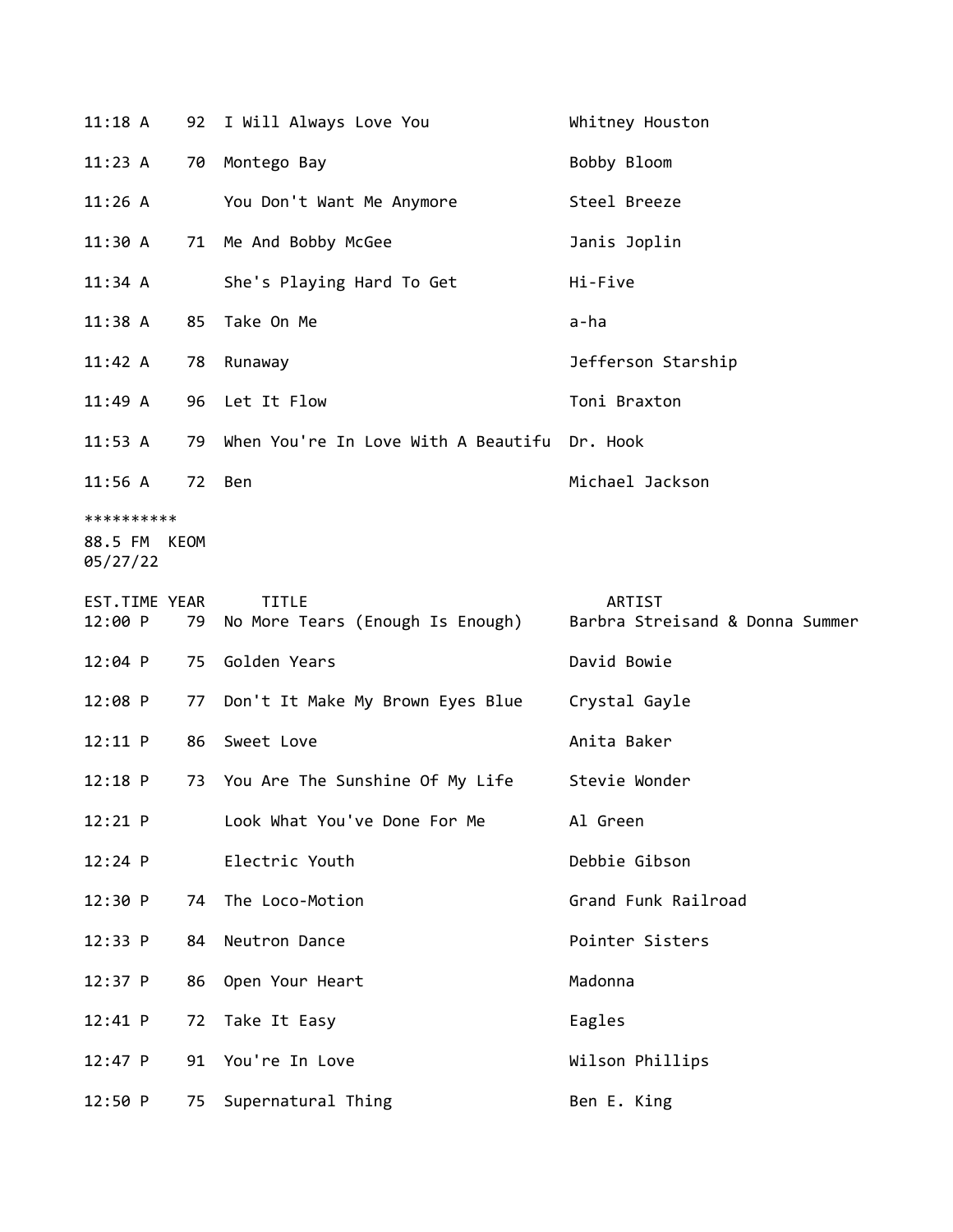12:54 P 72 Nights In White Satin Moody Blues 12:59 P 76 Theme From "Mahogany" (Do You Know Diana Ross \*\*\*\*\*\*\*\*\*\* 88.5 FM KEOM 05/27/22 EST.TIME YEAR TITLE ARTIST 01:03 P 80 Give Me The Night George Benson 01:06 P 75 Please Mr. Please Contract March 2011 Please Point Please Please Point Please Please Please Please 01:10 P 93 What Is Love **And Access 12 Addaway** 01:15 P 86 Crush On You Dets 01:20 P 73 Drift Away **Dobie Gray** Dobie Gray 01:23 P 72 I'd Love You To Want Me Lobo 01:27 P Seven Year Ache **Roseanne Cash** 01:31 P Stop Draggin' My Heart Around Stevie Nicks with Tom Petty & The Heartbreakers 01:35 P 70 Make Me Smile Chicago 01:38 P 95 Fantasy Mariah Carey 01:42 P 72 Small Beginnings Flash 01:47 P 70 Turn Back The Hands Of Time Tyrone Davis 01:49 P 80 Real Love **Doobie Brothers** 01:54 P 75 Poetry Man Phoebe Snow 01:58 P 73 Neither One Of Us (Wants To Be The Gladys Knight & The Pips \*\*\*\*\*\*\*\*\*\* 88.5 FM KEOM 05/27/22 EST.TIME YEAR TITLE ARTIST 02:02 P 76 Show Me The Way Metal Peter Frampton 02:06 P 79 After The Love Has Gone Farth, Wind & Fire 02:10 P 88 Make Me Lose Control Eric Carmen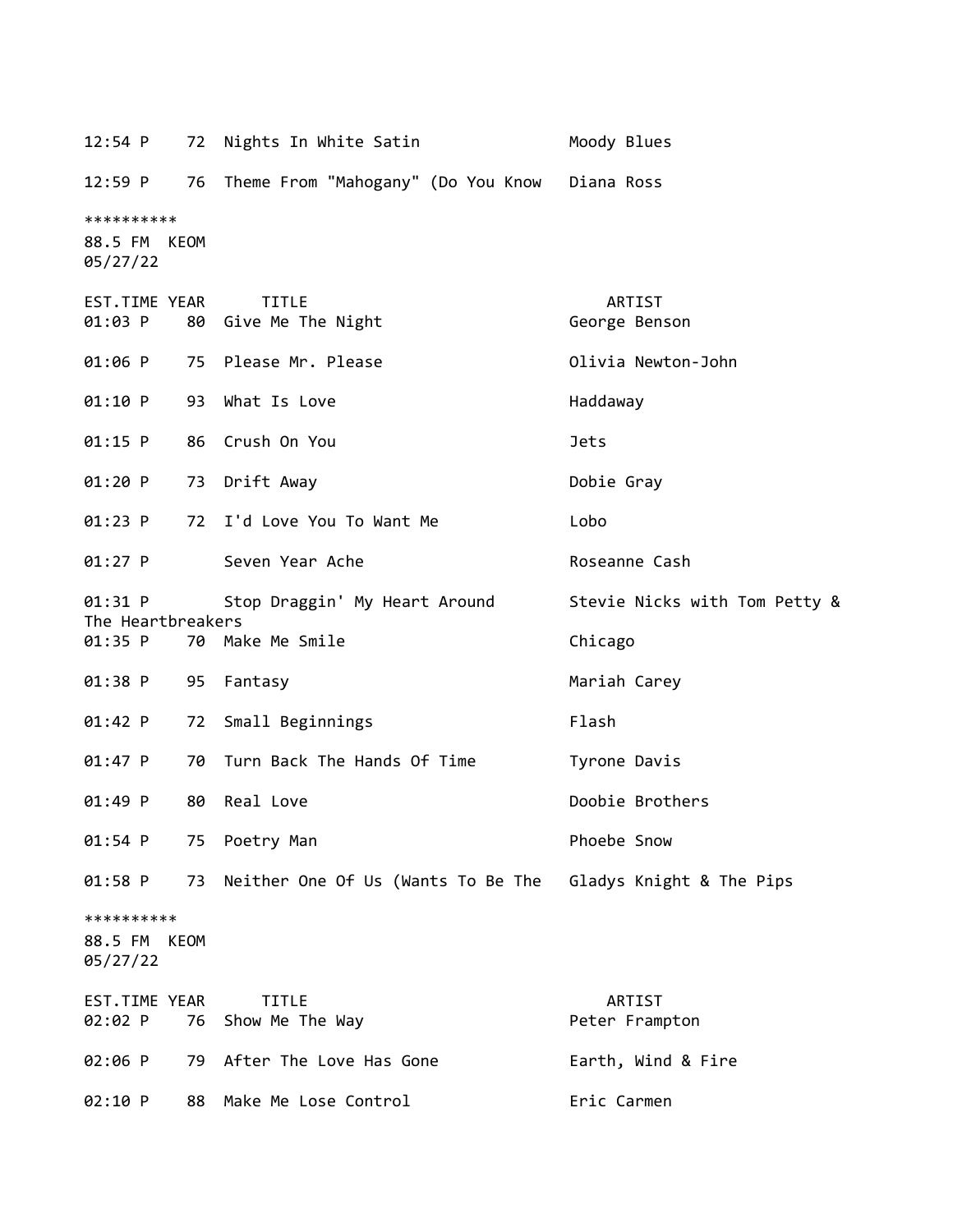| 02:16 P                  | 76 Get Up And Boogie       | Silver Convention        |
|--------------------------|----------------------------|--------------------------|
| 02:20 P                  | Sultans Of Swing           | Dire Straits             |
| $02:25$ P                | Games People Play          | Alan Parsons Project     |
| 02:29 P                  | 72 The Lion Sleeps Tonight | Robert John              |
| 02:31 P                  | 79 Lady                    | Little River Band        |
| 02:36 P                  | An Innocent Man            | Billy Joel               |
| 02:41 P                  | 79 Goodnight Tonight       | Paul McCartney [+] Wings |
| 02:47 P                  | All Around The World       | Lisa Stansfield          |
| 02:51 P                  | 75 You Are So Beautiful    | Joe Cocker               |
| 02:54 P                  | 73 Loves Me Like A Rock    | Paul Simon               |
| 02:58 P                  | 78 Baker Streeet           | Gerry Rafferty           |
| **********               |                            |                          |
| 88.5 FM KEOM<br>05/27/22 |                            |                          |
| EST.TIME YEAR            | <b>TITLE</b>               | ARTIST                   |

| LJI • I LIIL I LAIN<br>03:02 P | 79 Shake Your Groove Thing | ᄼᅠᅟᅠ<br>Peaches & Herb |
|--------------------------------|----------------------------|------------------------|
|                                | 03:05 P 74 Dancing Machine | Jackson 5              |
|                                | 03:08 P 84 Foolish Heart   | Steve Perry            |
| 03:11 P                        | The Final Countdown        | Europe                 |
| 03:17 P                        | Angel Of Mine              | Monica                 |
| 03:21 P                        | 70 Come And Get It         | Badfinger              |
| 03:24 P                        | Tender Lover               | Babyface               |
| 03:29 P                        | 79 Longer                  | Dan Fogelberg          |
| 03:32 P                        | I Wonder Why               | Curtis Stigers         |
| 03:36 P<br>85                  | Sara                       | Starship               |
| 03:40 P                        | 73 Free Ride               | Edgar Winter Group     |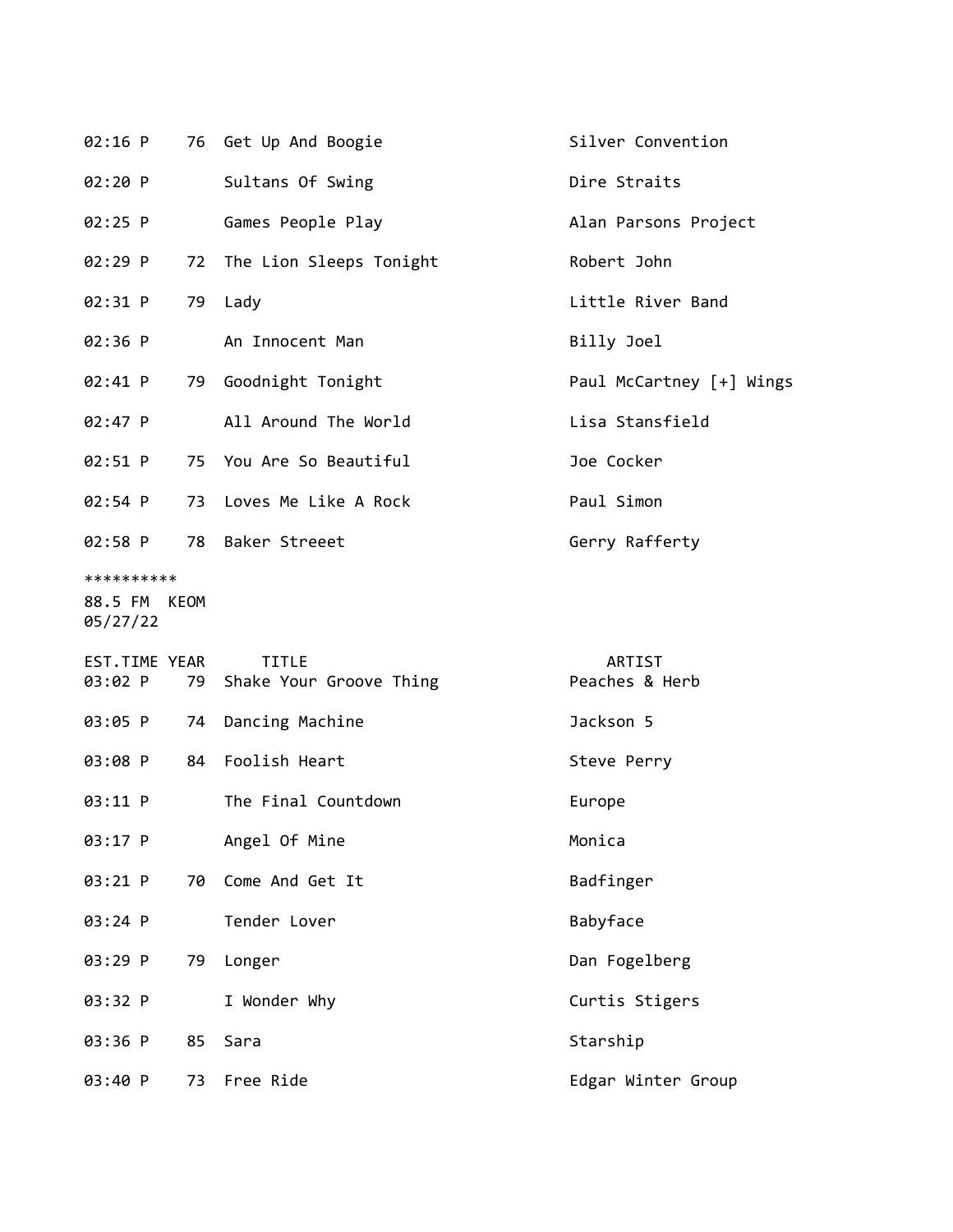| 03:45 P                           |      | 97 Together Again                             | Janet Jackson            |
|-----------------------------------|------|-----------------------------------------------|--------------------------|
| 03:49 P                           | 75   | Bad Time                                      | Grand Funk Railroad      |
| 03:52 P                           | 72   | Betcha By Golly, Wow                          | Stylistics               |
| 03:55 P                           | 78   | Life's Been Good                              | Joe Walsh                |
| **********<br>88.5 FM<br>05/27/22 | KEOM |                                               |                          |
| EST.TIME YEAR<br>04:00 P          |      | <b>TITLE</b><br>83 Our House                  | ARTIST<br>Madness        |
| 04:03 P                           | 76   | You'll Never Find Another Love Like Lou Rawls |                          |
| 04:08 P                           | 83   | Karma Chameleon                               | Culture Club             |
| 04:11 P                           | 73   | Never, Never Gonna Give You Up                | Barry White              |
| 04:17 P                           | 86   | At This Moment                                | Billy Vera & The Beaters |
| 04:21 P                           |      | Name                                          | Goo Goo Dolls            |
|                                   |      |                                               |                          |
| 04:25 P                           | 85   | Never                                         | Heart                    |
| 04:31 P                           | 75   | Thank God I'm A Country Boy                   | John Denver              |
| 04:34 P                           | 83   | Down Under                                    | Men At Work              |
| 04:38 P                           | 73   | Gypsy Man                                     | War                      |
| 04:42 P                           |      | Forever Man                                   | Eric Clapton             |
| 04:47 P                           | 74   | The Air That I Breathe                        | Hollies                  |
| 04:50 P                           | 83   | Stand Back                                    | Stevie Nicks             |
| **********<br>88.5 FM<br>05/27/22 | KEOM |                                               |                          |
| EST.TIME YEAR<br>05:00 P          |      | <b>TITLE</b><br>Blue Jean                     | ARTIST<br>David Bowie    |
| 05:03 P                           | 70   | Does Anybody Really Know What Time            | Chicago                  |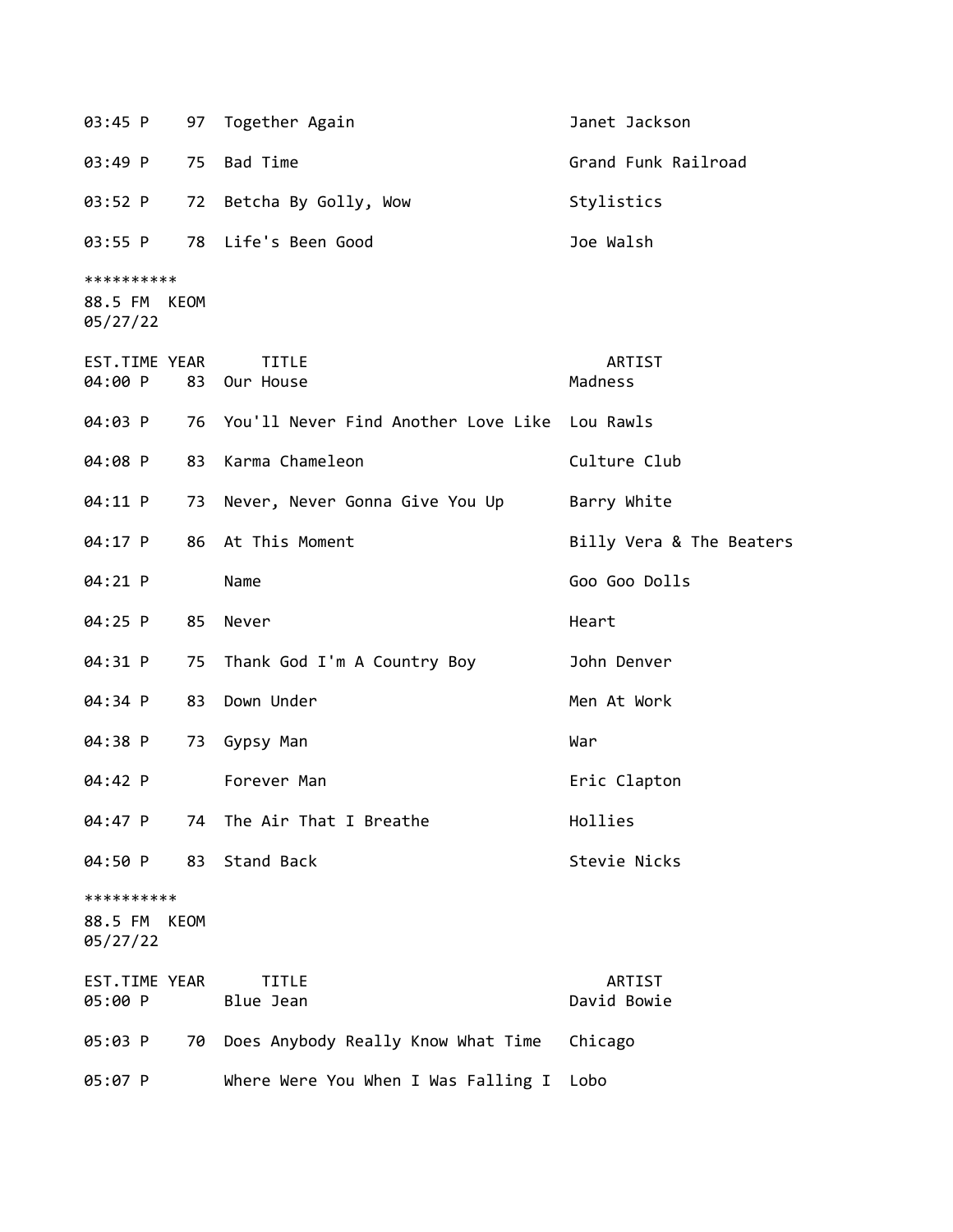| 05:10 P                                |    | 87 Meet Me Half Way                 | Kenny Loggins        |
|----------------------------------------|----|-------------------------------------|----------------------|
| 05:16 P                                |    | You're Still A Young Man            | Tower Of Power       |
| 05:20 P                                | 92 | King Of Wishful Thinking            | Go West              |
| 05:25 P                                | 73 | Roundabout                          | Yes                  |
| 05:29 P                                | 89 | Walking Away                        | Information Society  |
| 05:33 P                                | 71 | Draggin' The Line                   | Tommy James          |
| 05:37 P                                |    | 77 Your Smiling Face                | James Taylor         |
| 05:39 P                                | 89 | When I See You Smile                | Bad English          |
| 05:45 P                                | 79 | Sail On                             | Commodores           |
| 05:49 P                                | 83 | True                                | Spandau Ballet       |
| **********<br>88.5 FM KEOM<br>05/27/22 |    |                                     |                      |
| EST.TIME YEAR<br>06:00 P               | 93 | <b>TITLE</b><br>The River Of Dreams | ARTIST<br>Billy Joel |
| 06:03 P                                | 72 | Tiny Dancer                         | Elton John           |
| 06:10 P                                |    | 82 Take It Easy On Me               | Little River Band    |
| 06:16 P                                |    | 79 All Those Years Ago              | George Harrison      |
| 06:19 P                                | 84 | Wrapped Around Your Finger          | Police               |
| 06:24 P                                | 79 | Rock With You                       | Michael Jackson      |
| 06:30 P                                |    | Heartbreaker                        | Dionne Warwick       |
| 06:34 P                                | 75 | Midnight Blue                       | Melissa Manchester   |
| 06:38 P                                | 94 | Until I Fall Away                   | Gin Blossoms         |
| 06:42 P                                | 78 | Long, Long Way From Home            | Foreigner            |
| 06:47 P                                | 75 | At Seventeen                        | Janis Ian            |
| 06:51 P                                | 80 | Hey Nineteen                        | Steely Dan           |
| 06:55 P                                |    | Shake It                            | Ian Matthews         |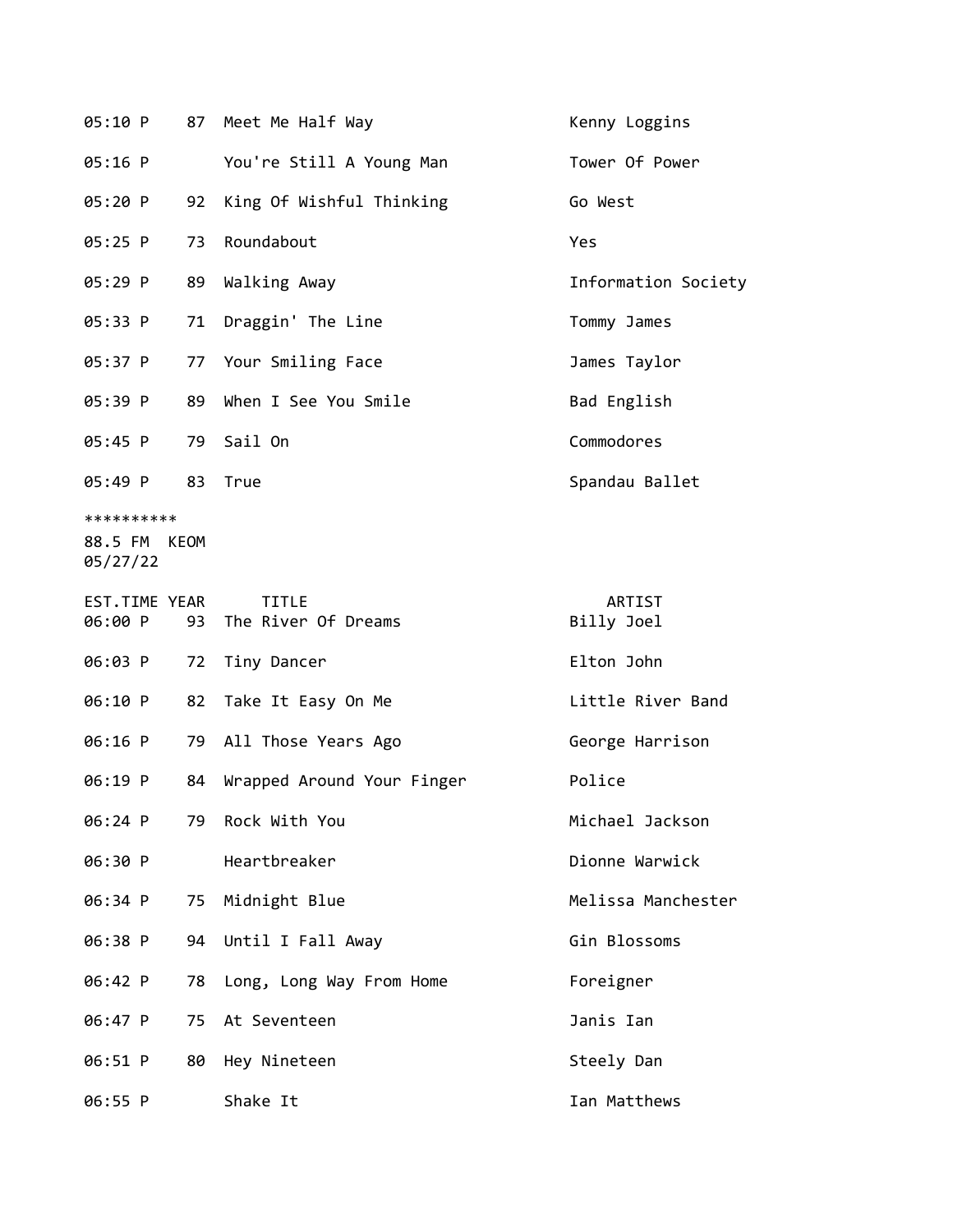\*\*\*\*\*\*\*\*\*\*

88.5 FM KEOM 05/27/22

| EST.TIME YEAR<br>07:00 P          | 70   | <b>TITLE</b><br>The Letter                   | ARTIST<br>Joe Cocker   |
|-----------------------------------|------|----------------------------------------------|------------------------|
| 07:04 P                           |      | 88 Don't Be Cruel                            | Cheap Trick            |
| 07:08 P                           | 74   | You Make Me Feel Brand New                   | Stylistics             |
| 07:12 P                           | 71   | Family Affair                                | Sly & The Family Stone |
| $07:16$ P                         |      | 84 Sea Of Love                               | Honeydrippers          |
| 07:19 P                           | 72   | Nice To Be With You                          | Gallery                |
| 07:22 P                           | 70   | Give Me Just A Little More Time              | Chairmen Of The Board  |
| $07:25$ P                         | 86   | Girl Can't Help It                           | Journey                |
| $07:28$ P                         | 85   | Cherish                                      | Kool & The Gang        |
| 07:32 P                           | 72   | Summer Breeze                                | Seals & Crofts         |
| 07:36 P                           |      | Say You'll Be There                          | Spice Girls            |
| 07:39 P                           | 78   | The Name Of The Game                         | <b>ABBA</b>            |
| 07:44 P                           | 75   | I'm Sorry                                    | John Denver            |
| 07:48 P                           | 86   | Is This Love                                 | Survivor               |
| 07:51 P                           | 76   | Still The One                                | Orleans                |
| 07:55 P                           |      | Ffun                                         | Con Funk Shun          |
| 07:59 P                           |      | Simply Irresistible                          | Robert Palmer          |
| **********<br>88.5 FM<br>05/27/22 | KEOM |                                              |                        |
| EST.TIME YEAR<br>08:04 P          | 74   | TITLE<br>I'll Have To Say I Love You In A So | ARTIST<br>Jim Croce    |
| 08:06 P                           | 74   | I Honestly Love You                          | Olivia Newton-John     |
| 08:10 P                           |      | Play The Game Tonight                        | Kansas                 |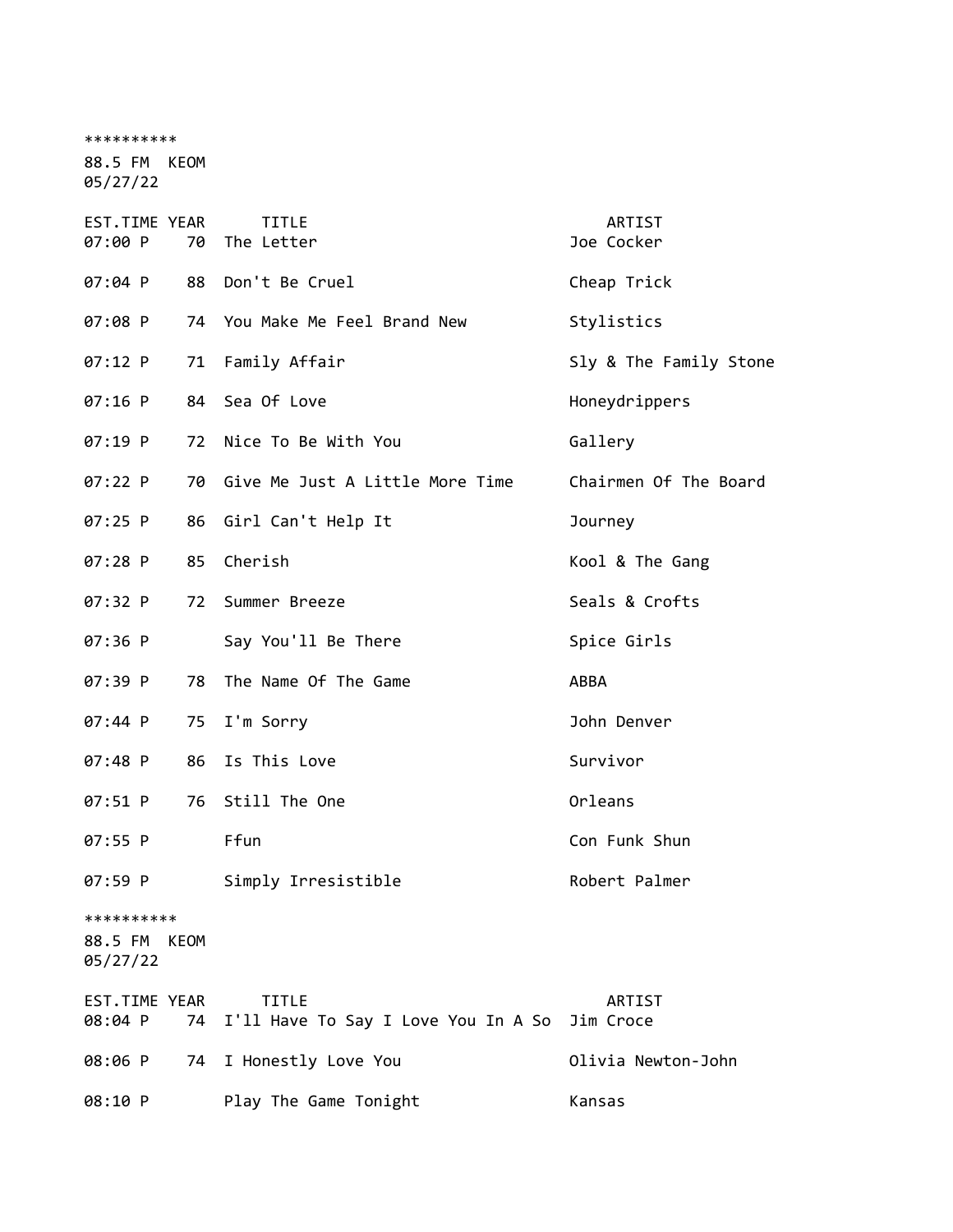| 08:14 P                  |    | 86 Hip To Be Square                                | Huey Lewis & The News |
|--------------------------|----|----------------------------------------------------|-----------------------|
| 08:18 P                  |    | 93 Another Sad Love Song                           | Toni Braxton          |
| 08:22 P                  |    | 75 Fire                                            | Ohio Players          |
| 08:25 P                  |    | 75 Daisy Jane                                      | America               |
| 08:28 P                  |    | 73 Playground In My Mind                           | Clint Holmes          |
| 08:31 P                  | 78 | Jack And Jill                                      | Raydio                |
| 08:34 P                  |    | 89 Don't Want To Lose You                          | Gloria Estefan        |
| 08:38 P                  |    | 87 Valerie                                         | Steve Winwood         |
| 08:43 P                  |    | 91 I Like The Way (The Kissing Game)               | Hi-Five               |
| 08:47 P                  |    | Only Love Is Real                                  | Carole King           |
| 08:50 P                  | 75 | Jive Talkin'                                       | Bee Gees              |
| 08:54 P                  |    | 72 Could It Be I'm Falling In Love Spinners        |                       |
| 08:59 P                  | 72 | Lean On Me                                         | Bill Withers          |
| **********               |    |                                                    |                       |
| 88.5 FM KEOM<br>05/27/22 |    |                                                    |                       |
| EST.TIME YEAR<br>09:03 P |    | <b>TITLE</b><br>75 Sweet Love                      | ARTIST<br>Commodores  |
| 09:07 P                  |    | 78 Fire                                            | Pointer Sisters       |
| 09:10 P                  | 80 | Hello Again                                        | Neil Diamond          |
| 09:15 P                  | 76 | Don't Leave Me This Way                            | Thelma Houston        |
| 09:19 P                  | 79 | Mama Can't Buy You Love                            | Elton John            |
| 09:22 P                  |    | The Break Up Song (They Don't Write Greg Kihn Band |                       |
| 09:25 P                  | 91 | Don't Want To Be A Fool                            | Luther Vandross       |
| 09:32 P                  | 74 | Best Of My Love                                    | Eagles                |
| 09:36 P                  | 79 | The Logical Song                                   | Supertramp            |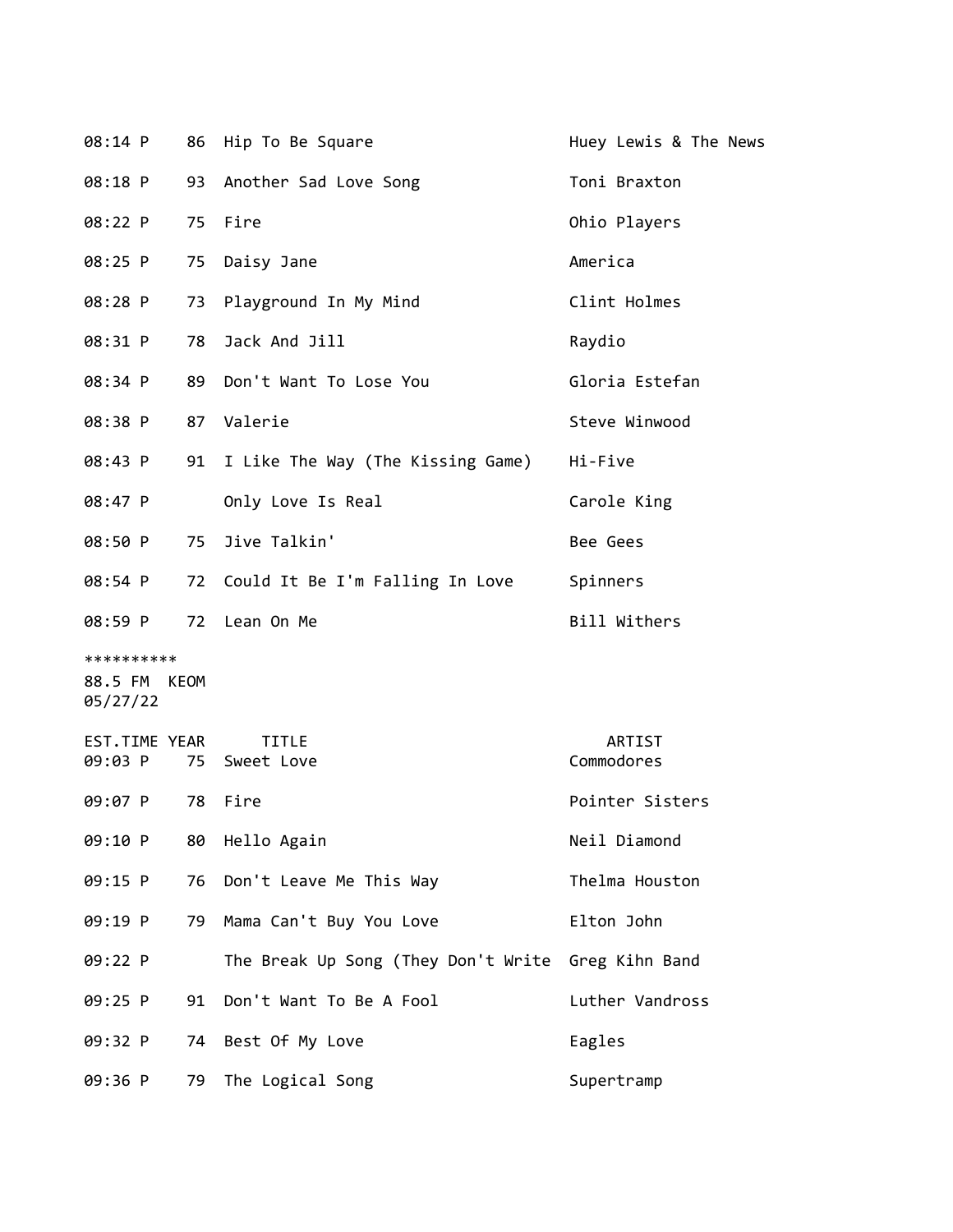| 09:40 P                                | 85   | Shout                                           | Tears For Fears      |
|----------------------------------------|------|-------------------------------------------------|----------------------|
| 09:45 P                                | 91   | I Adore Mi Amore                                | Color Me Badd        |
| 09:49 P                                | 73   | Wildflower                                      | Skylark              |
| 09:53 P                                | 73   | Sing                                            | Carpenters           |
| 09:58 P                                | 71   | Just My Imagination (Running Away W Temptations |                      |
| **********<br>88.5 FM KEOM<br>05/27/22 |      |                                                 |                      |
| EST.TIME YEAR<br>10:01 P               | 72   | TITLE<br>Do It Again                            | ARTIST<br>Steely Dan |
| 10:06 P                                | 71   | Maggie May                                      | Rod Stewart          |
| 10:11 P                                | 80   | Off The Wall                                    | Michael Jackson      |
| $10:16$ P                              | 77   | Dreams                                          | Fleetwood Mac        |
| 10:20 P                                | 76   | This Masquerade                                 | George Benson        |
| 10:23 P                                | 81   | Woman                                           | John Lennon          |
| $10:26$ P                              |      | Tom's Diner                                     | Suzanne Vega         |
| 10:31 P                                | 73   | The Most Beautiful Girl                         | Charlie Rich         |
| 10:34 P                                | 71   | Peace Train                                     | Cat Stevens          |
| 10:37 P                                |      | Change Of Heart                                 | Cyndi Lauper         |
| 10:41 P                                | 79   | Disco Nights (Rock Freak)                       | GQ                   |
| 10:47 P                                | 93   | Hero                                            | Mariah Carey         |
| 10:51 P                                | 78   | Time Passages                                   | Al Stewart           |
| 10:55 P                                | 74   | Sunshine On My Shoulders                        | John Denver          |
| **********<br>88.5 FM<br>05/27/22      | KEOM |                                                 |                      |
| EST.TIME YEAR<br>11:02 P               | 77   | TITLE<br>Boogie Nights                          | ARTIST<br>Heatwave   |